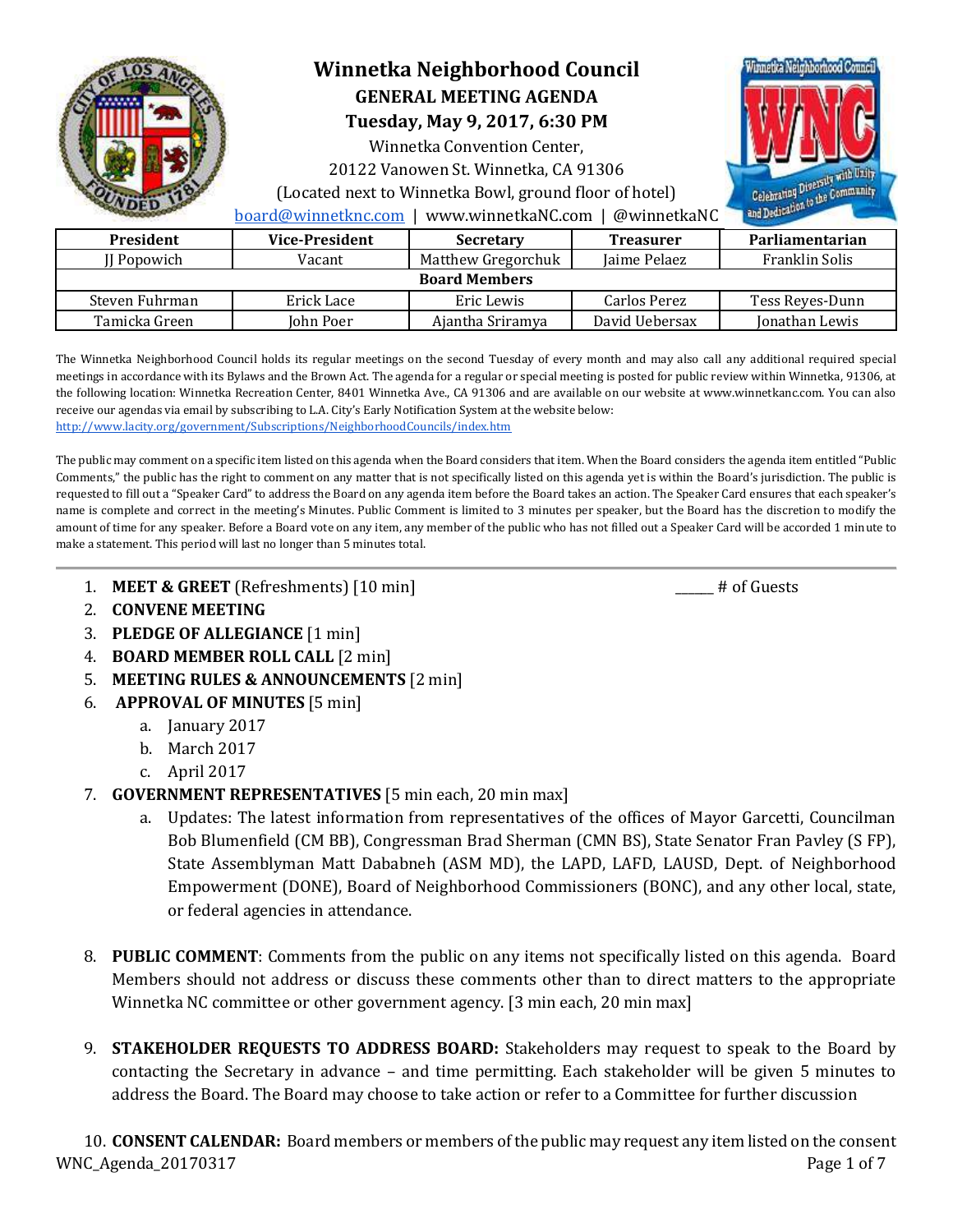calendar to be pulled for discussion. If you wish to pull an item for discussion please advise the Secretary before the meeting or request the item be pulled at the of discussion. [5 min]

- 11. **FINANCIAL CONSENT CALENDAR:** Board members or members of the public may request any item listed on the consent calendar to be pulled for discussion. If you wish to pull an item for discussion please advise the Secretary before the meeting or request the item be pulled at the time it is brought up for discussion. [15min]
	- a. Motion to approve Moore Business Results Invoices (Outreach):
		- 1. March Activity expense: \$
		- 2. April Activity expense: \$
	- b. Motion to approve Valentino's expenses for meeting food (Outreach):
		- 1. January 2017 meeting food expense (Valentino's): \$50.00
			- 2. March 2017 meeting food expense (Valentino's): \$50.00
			- 3. April 2017 meeting food expense (Valentino's): \$50.00
			- 4. May 2017 meeting food expense (Valentino's): \$50.00
	- c. Motion to approve Extra Space Storage (Operational)
		- 1. February 2017 ExtraSpace Storage: \$210.00
		- 2. March 2017 ExtraSpace Storage: \$210.00
		- 3. April 2017 ExtraSpace Storage: \$210.00
		- 4. May 2017 ExtraSpace Storage: \$210.00

### 12. **NON-CONSENT CALENDAR**

- a. Discussion and possible action to select a new Vice President for the Winnetka NC. The position was vacated by Benjamin Hill upon his resignation from the Board. The Board will hear from interested Board members and conduct a secret ballot to select the new Vice President. (15 min)
- b. Discussion and possible action on a presentation by a representative of the External Affairs Division of the Los Angeles World Airports regarding the planned \$14 billion modernization of the Los Angeles International Airport, in particular our proposed Landside Access Modernization Program or LAMP for short. It will consist of a 6 million square foot consolidated rental car facility, two 3 million square foot transit hubs and a 2.25 mile automated people mover connecting these facilities and the Expo/LAX Light Rail 96th Street station to the airport. By creating a new front door for LAX we're hoping to reduce the traffic in Central Terminal Area, improve the passenger's customer experience and maintain LAX as the international gateway for the West Coast. The External Affairs Division is seeking letters of support for the project. (15 min)
- c. Discussion and possible action regarding a request from Hackerspace LA a 501.3.c that is sponsoring a Maker Faire on October 7, 2017 in San Fernando for assistance reaching out to communities to identify tinkers, inventors, and people that make unique creations to display at the Fair. This Faire is supported and sponsored by Los Angeles City Councilmember Martinez from District 6. This discussion is to determine whether we wish to support this organization by posting information on the Winnetka NC website. Please see their website for more information: [https://hackerspacela.wordpress.com](https://hackerspacela.wordpress.com/) (5 min)
- d. Discussion and possible action to approve the following specific expenses in the total of \$552.70 for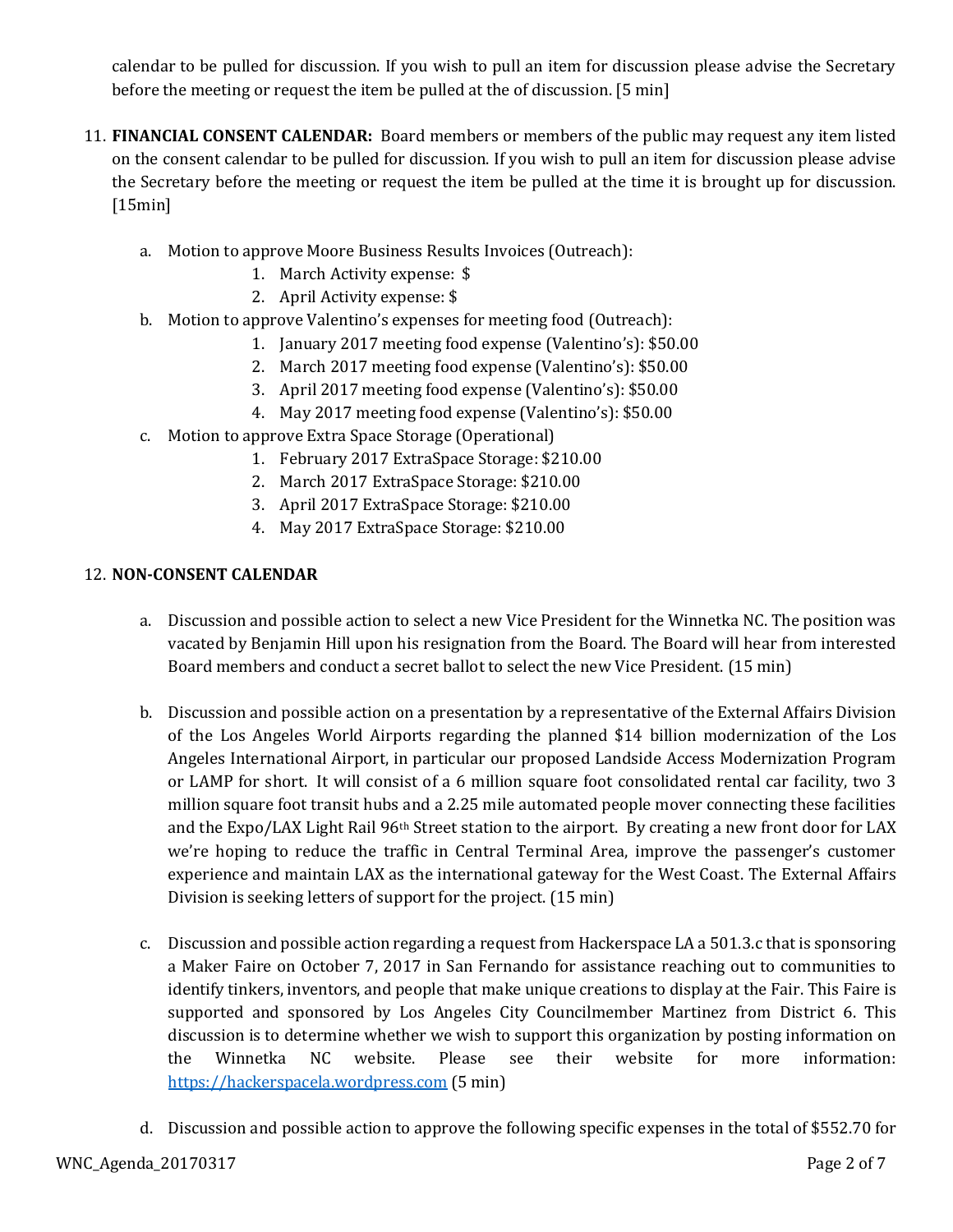the 2017 Spring Clean Event from the already budgeted amount of \$1000.00:

- Valentino's New York Pizza (04/22/17): \$229.83
- The UPS Store printing of flyers  $(04/21/17)$ : \$90.80
- Smart & Final ice/water  $(04/22/17)$ : \$19.33
- Smart & Final Snacks & Supplies  $(0421/17)$ : \$212.74 (5 min)
- e. Discussion and possible action to establish Winnetka NC Procedures and vote on Procedure 001 & Procedure 002 as outlined below. The Board will take one to three actions on this item:
	- Action 1: Approve creation of the Winnetka NC Procedures.
	- Action 2 (if necessary) Consideration of Procedure 001
	- Action 3 (if necessary) Consideration of Procedure 002 (20 min)

### **Winnetka NC Procedures**

The Winnetka NC has established approved By Laws which define Board purpose, mission, structure, Board officer responsibilities, and Committee structures. However, the Board recognizes at times there may arise a need for Board procedures that do not conflict with the By Laws but instead are designed to support the By Laws by providing guidance on how the Board may proceed or conduct business.

The Board hereby declares that no procedure can conflict or contradict a By Law. In the case any By Law is perceived to conflict with the procedure, the By Law shall rule.

### Approved: Date:

### **Board Procedure 001: Preparation of Monthly Expenditure Reports and any and all successor reports required by the City of Los Angeles relating to financial matters**

Article VI Officers: Section D, establishes the office of Treasurer and defines the role and responsibilities of the Treasurer. Additionally, this section declares there may be an office of Assistant Treasurer and defines who can fill these positions. The essential function of the Treasurer as defined by Section D is to maintain the financial records and books of accounts. Additionally, the By Laws allow for, but do not mandate the Treasurer can serve as the Chair of the Budget & Finance Committee.

The Board recognizes that the office of the Treasurer requires a significant time commitment from the volunteer elected to the position. Given that the Board continually struggles to find stakeholders wishing to serve on the Board and be elected to the Office of Treasurer the Board hereby establishes the following procedure:

- 1. The Board will mandate that the Budget & Finance Committee meet monthly on the XXXXXXX of the week prior to the regular Board meeting.
- 2. The Board hereby appoints the office of Assistant Treasurer to be the Chair of the Budget & Finance Committee.
- 3. The Treasurer shall bring all materials, invoices, bank reports, and documents to the Budget & Finance Committee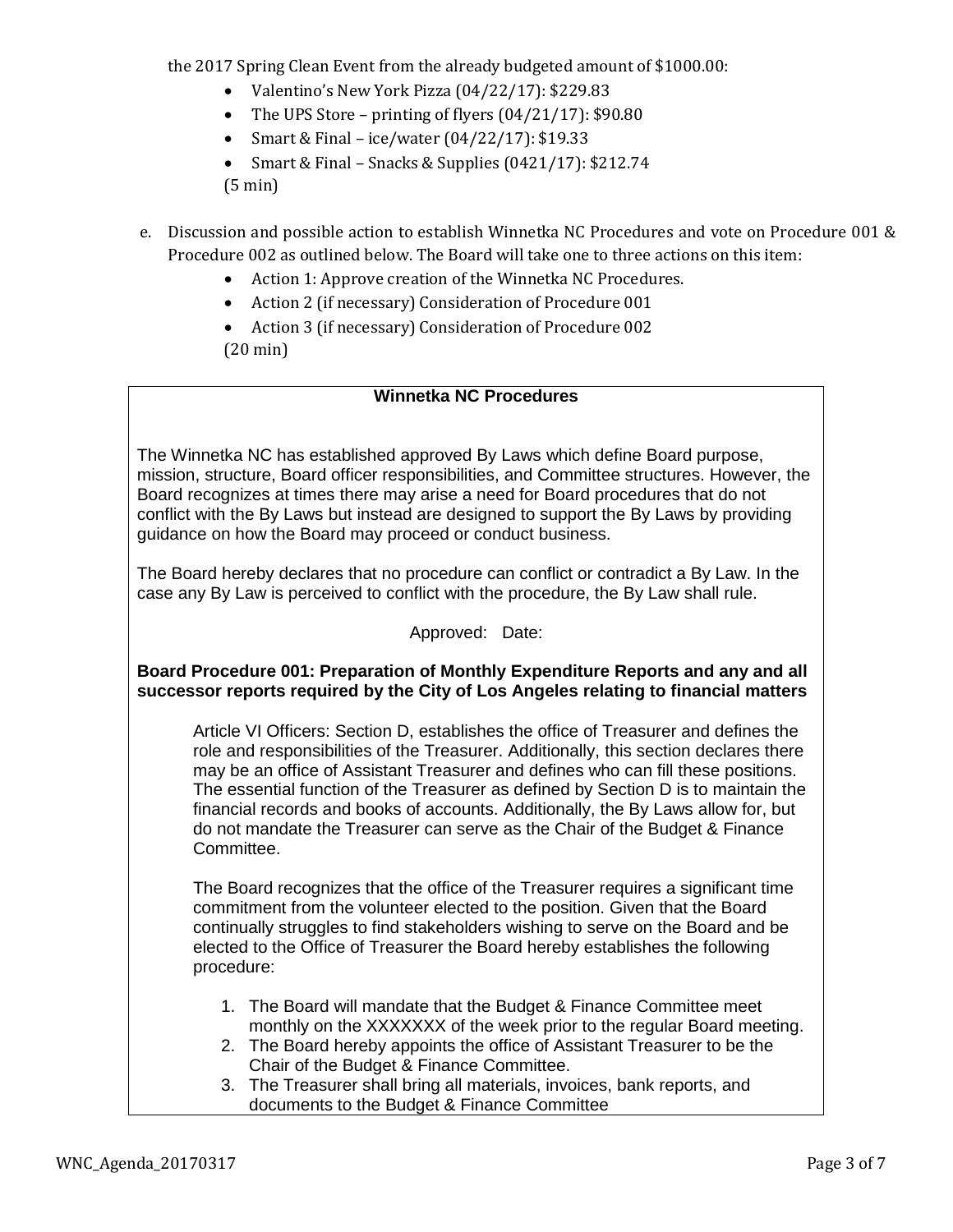| 4. The Budget & Finance Committee shall assist and oversee the preparation<br>of all Monthly Expenditure Reports, or any successor reports required by<br>the City of Los Angeles. The Committee will also oversee and prepare a<br>monthly Treasurer' Report to be presented to the Board at the next regular<br>Board meeting.<br>5. The Treasurer will fulfill all duties required of the Office as established by<br>the By Laws or City of Los Angeles. While the Budget & Finance<br>Committee assists with an prepares the reports only the Treasurer and<br>Assistant Treasurer (or appointed second signer) may sign off on the<br>prepared Monthly Expenditure Reports, or any successor report required<br>by the City of Los Angeles in accordance with his/her judgement as he/she<br>has been trained.<br>6. The Budget & Finance Committee shall make a resolution affirming they<br>have reviewed the prepared report and recommend to the Board<br>acceptance of the report.                                             |  |  |  |  |
|-------------------------------------------------------------------------------------------------------------------------------------------------------------------------------------------------------------------------------------------------------------------------------------------------------------------------------------------------------------------------------------------------------------------------------------------------------------------------------------------------------------------------------------------------------------------------------------------------------------------------------------------------------------------------------------------------------------------------------------------------------------------------------------------------------------------------------------------------------------------------------------------------------------------------------------------------------------------------------------------------------------------------------------------|--|--|--|--|
| Approved: Date:                                                                                                                                                                                                                                                                                                                                                                                                                                                                                                                                                                                                                                                                                                                                                                                                                                                                                                                                                                                                                           |  |  |  |  |
| Board Procedure 002: Maintenance of Social Media and Internet Related<br><b>Passwords</b>                                                                                                                                                                                                                                                                                                                                                                                                                                                                                                                                                                                                                                                                                                                                                                                                                                                                                                                                                 |  |  |  |  |
| Article V: Section 11, "Community Outreach", Sub-Section C allows for the<br>creation of a website and provides specific rules for the operation of the website<br>including but not limited to selecting a vendor and how the website may be used.<br>However, the By Laws do not cover Social Media management. Social Media<br>covers any internet related social interaction platforms which include Facebook,<br>Twitter, Instagram, Snapchat, Nextdoor, or any similar service.                                                                                                                                                                                                                                                                                                                                                                                                                                                                                                                                                     |  |  |  |  |
| At the time this Procedure is being adopted the Winnetka NC has established a<br>Facebook page and a Twitter account.                                                                                                                                                                                                                                                                                                                                                                                                                                                                                                                                                                                                                                                                                                                                                                                                                                                                                                                     |  |  |  |  |
| The Board hereby enacts the following procedures:                                                                                                                                                                                                                                                                                                                                                                                                                                                                                                                                                                                                                                                                                                                                                                                                                                                                                                                                                                                         |  |  |  |  |
| 1. The Board agrees that the general principals and rules within the By Laws<br>regarding the website apply to any Social Media services<br>The Board mandates that the user name and password for all such sites<br>shall be provided and maintained by the Board President and the<br>Outreach Committee Chair. Neither individual is allowed to change a<br>password without the consent and knowledge of the other.<br>3. The maintenance and usage of the Social Media services falls under the<br>jurisdiction of the Outreach Committee.<br>4. The Outreach Committee may make a recommendation to the Board to<br>appoint a stakeholder or vendor to manage the Social Media service with<br>the following restrictions:<br>a. The assigned stakeholder or vendor may not change any password<br>b. The assigned stakeholder or vendor must seek approval of the<br>Outreach Committee Chair before posting any notices to the Social<br>Media service with the exception of pictures taken during approved<br>Winnetka NC events |  |  |  |  |
| Approved: Date:                                                                                                                                                                                                                                                                                                                                                                                                                                                                                                                                                                                                                                                                                                                                                                                                                                                                                                                                                                                                                           |  |  |  |  |

WNC\_Agenda\_20170317 Page 4 of 7 13. **TREASURER'S REPORT** (Pelaez/Uebersax) Update, discussion, and possible action regarding the status of Winnetka NC finances, the WNC checking account, and the Treasurer's bank account Access, plus any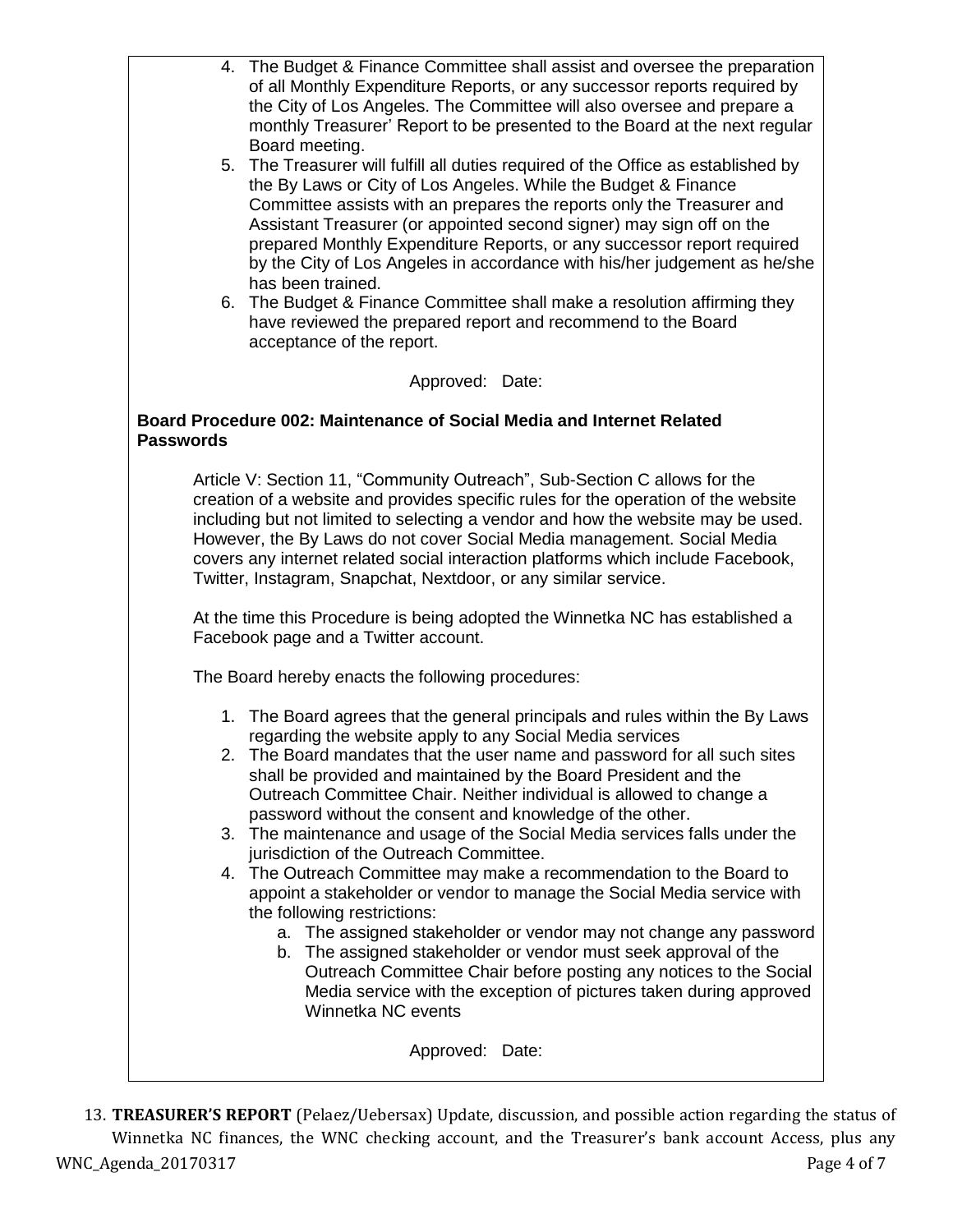additional financial reports as needed other than the MERs.

- a. Discussion, review, and approve any outstanding Monthly Expense Reports (MER) July 2016 April 2017
- b. Discussion and possible action regarding the Treasurer position. We will be discussing the status of the Treasurer and whether or not we need to appoint a new Treasurer.

### 14. **REGULAR COMMITTEE REPORTS & MOTIONS**

- a. **Planning & Land Use Management Committee (PLUM) Report** (Popowich) [45 min] NOTICE: The PLUM Committee Meeting: 3rd Tuesday of each month at 7 PM (Location to be decided)
- b. **Public Safety Committee (PSC) Report** (Solis) [15 min]

NOTICE: The PS Committee Meeting: TBD (Location to be decided)

- i. No Report this month
- c. **Public Works & Transportation Committee (PWT) Report** (Uebersax) [30 min]

NOTICE: The PWT Committee Meeting: TBD (Location to be decided)

- i. Discussion and possible action to approve the recommendation by the Winnetka Neighborhood Council, Public Works and Transportation Committee, at its Regular Monthly Meeting on April 24th, discussed and endorsed the following Motions put forward by District 3 Councilmember Bob Blumentfield, and recommends support and Community Impact Statements to be submitted (with the provision to amend as needed, as the Motions pass through the City Council (and Committee) Approval Process:
	- Council File 16-0187 (http://clkrep.lacity.org/onlinedocs/2016/16-0187 mot 02-[12-2016.pdf](http://clkrep.lacity.org/onlinedocs/2016/16-0187_mot_02-12-2016.pdf) This motion is working its way through the Council process. Although its language looks more for a reporting on where money has been spent, it has become a vehicle for the Valley fair share issue.
	- Council File 17-0166, at http://clkrep.lacity.org/onlinedocs/2017/17-0166 mot 02-[14-2017.pdf](http://clkrep.lacity.org/onlinedocs/2017/17-0166_mot_02-14-2017.pdf) . This motion calls for spending Measure M Local Return funds equally by Council District.
- ii. For information the Committee presents the following report:
	- **2017 'Spring Cleaning'** was successfully held on Earth Day, Saturday, April 22, with the biggest turnout ever!. Discussion included lessons learned for consideration of next year event. Specific expenses for 2017 were formally approved by the Committee by Consensus, and presented for Board Consideration under the Treasurer Consent Agenda.
	- **Discussion and Planning** relating to WNC Board motion on April 18th, to allocate over \$9000 in funds from 2016-2017 Budget, to work with Department of Public Works, Bureau of Street Services, Urban Forestry, and other agencies as appropriate, to identify and execute repairs of potholes and sidewalks, and continue our successful program of tree trimming within the Winnetka Area. (To include outreach with WNC Stakeholders, use of our own roster of past requests and new suggestions, and coordination with Department of Neighborhood Empowerment Project Coordinator Kathleen Quinn, who has announced a new resource relating to tracking BSS Service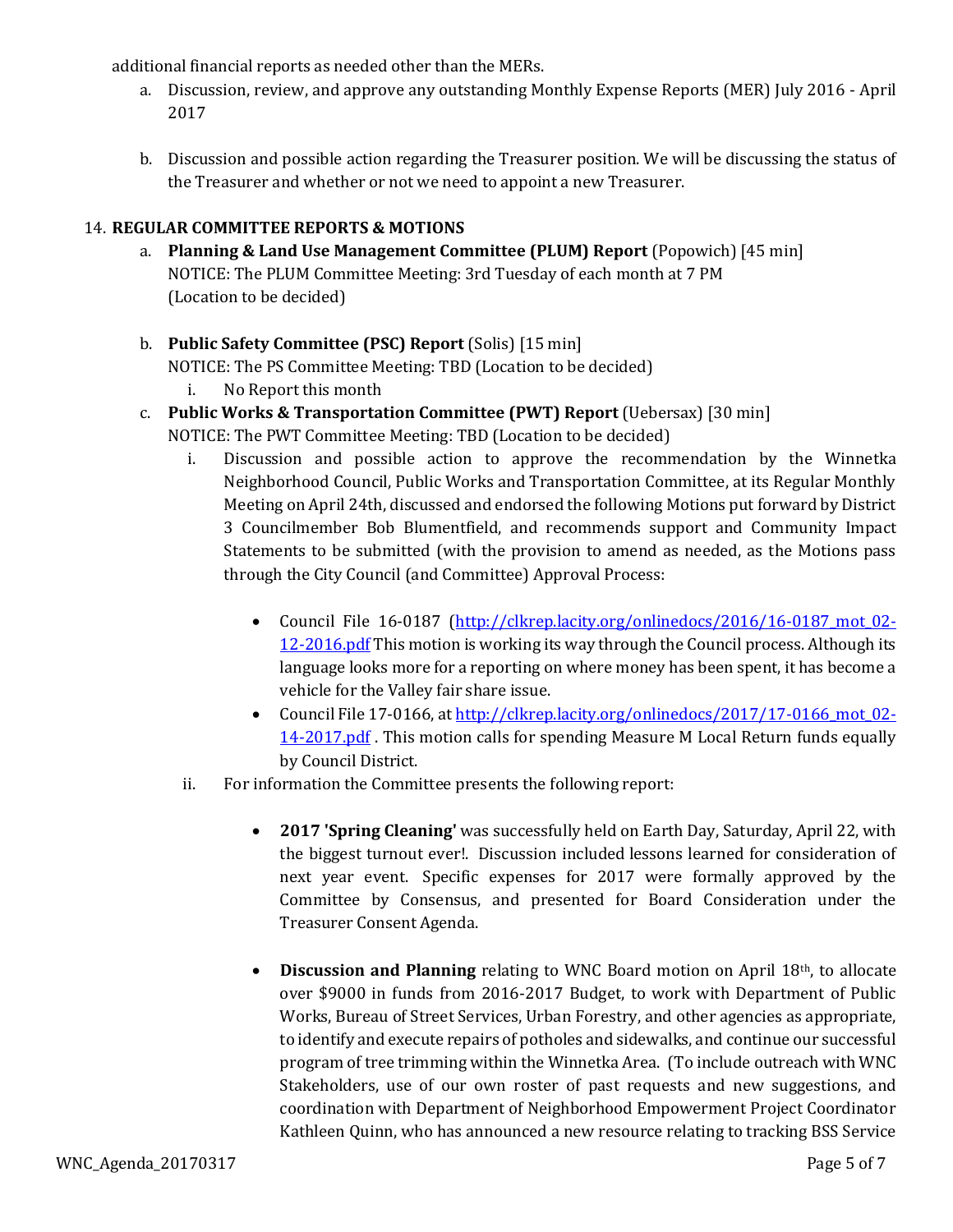Order Requests, including those submitted as part of the MyLA 311 Service Requests [\(https://www.lacity.org/myla-311/myla-311-service-request\)](https://www.lacity.org/myla-311/myla-311-service-request). Motion is to work with Board to authorize an outreach effort to supplement our existing running list, after reaching out to DPW, BSS, and Urban Forestry. A particular focus is on Winnetka Avenue, where an extensive stretch (particularly between Saticoy and Strathern) needs extra extension. The typical Small Asphalt Repair (SAR) trucks may not be the best approach, but perhaps using tar to fill the extensive cracking and separations could be considered.

- **Presentation and discussion** by representative from FAST (Fixing Angelenos Stuck in Traffic), and organization which pulls together a forum of advocates and decision makers to consider and promote strategies to reduce traffic congestion in Los Angeles. FAST Executive Director Hilary Norton has been referred to WNC and other Neighborhood Councils with stakeholders along Vanowen Street and Victory Boulevard, by Jeff Jacobberger, Legislative Deputy for Councilmember Bob Blumenfield, in order to provide input. [\(www.fastla.org\)](http://www.fastla.org/). Following an in depth dialog, exploring many of the considerations of the "Victory for the Valley" concept as a local example of what is a citywide issue, the Committee determined that the WNC should continue to reach out to stakeholders for feedback regarding these thoroughfares, and continue to engage with FAST in 'Moving Ahead' with worthwhile improvements.
- d. **Outreach & Social Media Committee (OSM) Report** (Lewis) [15 min] NOTICE: The OSM Committee Meeting: TBD (Location to be decided)
	- i. No report this month:
- e. **Youth Advocacy Committee (YAC) Report** (Lace) [15 min] NOTICE: The YAC Committee Meeting: TBD (Location to be decided)
- f. **Budget & Finance Committee (B&F) Report** (Popowich) [20 min] NOTICE: The B&F Committee Meeting: TBD (Location to be decided)
	- i. No Report this month
- g. **Rule, Elections & By-Laws Committee (REB) Report** (Hill) [5 min] NOTICE: The REB Committee Meeting: TBD (Location to be decided)
	- i. No Report this month
- h. **Budget Advocate/Budget Rep Report** (?) [5 min]
	- i. LA City budget day is June 24th 7:30am to 4:00pm at City Hall. (Gregorchuk) [5mins]

## 15. **OFFICER & LIAISON REPORTS**

- a. President's Report (Popowich) [5 min]
- b. Secretary's Report (Gregorchuk/Green) [4 min]
	- i. Attendance report.
- c. LA City Council District 3 Beautification Action Team Liaison Report: (No Rep) [5 min]
- d. LA DWP Memorandum of Understanding Oversight Committee Report (Uebersax) [5min]
- e. LA Neighborhood Council Coalition (LANCC) Report: (Uebersax): [5 min]
- f. LA Public Works Liaison Report: (Uebersax) [5 min]
- g. Mayor's Budget Representatives Report (Gregorchuk) [5 min]
- h. Reserve Animal Control Officer (RACO) Liaison Report (Vacant) [5 min]
- i. Valley Alliance of Neighborhood Councils (VANC) Report: (??) [5 Min]